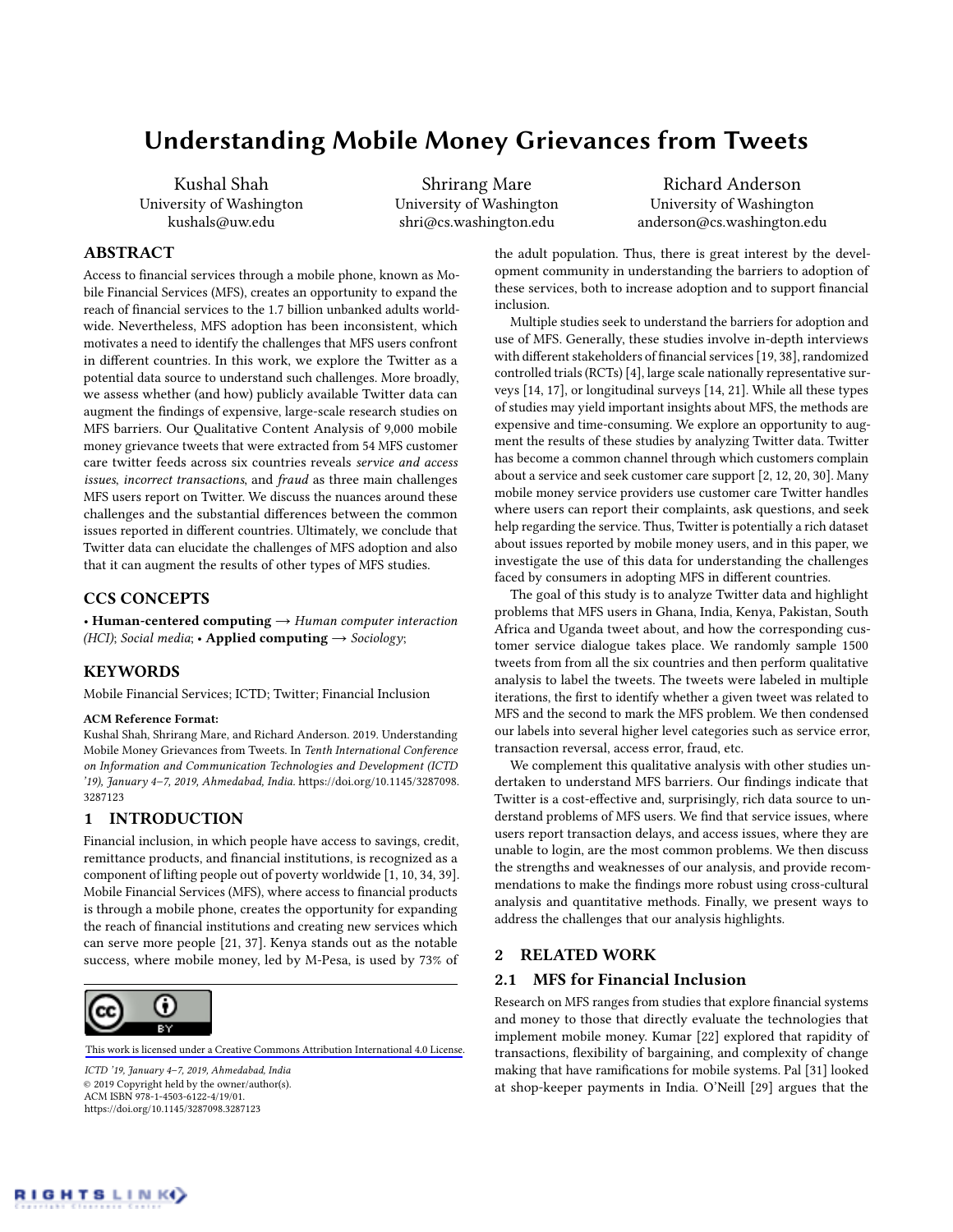means of payments is a component of a larger social process. Blumenstock [\[4\]](#page-4-8) examined that government payments did not go to the beneficiaries. Interview and survey based studies have drawn attention to a wide range of barriers to MFS adoption. Yu [\[40\]](#page-5-0) identified high transaction costs, technological limitations, and limited need as issues. Ibtasam [\[19\]](#page-4-6) considers gender and societal barriers as fundamental obstacles. Ghosh [\[16\]](#page-4-18) draws attention to consumer lack of understanding of financial concepts. Medhi [\[27\]](#page-4-19) identified agent proximity, transaction costs, and perceived reliability in a multi-country study. Technical work in computing has sought to address specific MFS challenges. Medhi [\[26\]](#page-4-20) studied how to make mobile money systems more accessible to low-literate. Ibtasam [\[18\]](#page-4-21) explored the usability and learnability of smartphone mobile wallet applications. Vulnerability of mobile money through "thin-sim" attacks is explored by Phipps [\[32\]](#page-4-22). The problem of security of mobile apps is evaluated by Reaves [\[33\]](#page-4-23), and later by Castle [\[5\]](#page-4-24).

# 2.2 Grievance Redressal

Mobile technologies have created opportunities for reporting complaints across a wide range of domains. CGNET Swara [\[24,](#page-4-25) [28\]](#page-4-26) was developing a mechanism for remote, disconnected users to participate. Marathe [\[25\]](#page-4-27) studied the scaling of complaint redress. Chakrabory [\[6,](#page-4-28) [7\]](#page-4-29) has studied the impact of complaints and redress in jobs programs. Gaut [\[15\]](#page-4-30) looks at automatic methods of complaint classification for appropriate routing. A common theme in works studying complaints is the interplay between supporting technology, human responses, and organizational incentives for resolution.

## 2.3 Twitter studies

Twitter has inspired a breadth of academic research on areas ranging from understanding misinformation [\[3\]](#page-4-31) to extracting sentiments using automated classification systems [\[41\]](#page-5-1). Dunphy [\[11\]](#page-4-32) sampled 698 tweets with the hashtag "#password" and then performed Qualitative Content Analysis to identify themes and then label tweets into higher-level categories. Kwizera [\[23\]](#page-4-33) developed an automated chatbot system for the Kenyan Customer Service Market. Fichet [\[13\]](#page-4-34) examined how back and forth conversations on Twitter aided in crisis relief.

# <span id="page-1-1"></span>3 MFS CHALLENGES

One of the most significant efforts to understand MSF challenges has been the Financial Inclusion Insights (FII) Program by Intermedia [\[14\]](#page-4-9). This includes large scale surveys which have been done annually across Pakistan, India, Tanzania, Uganda, Kenya, Nigeria, Indonesia and Bangladesh to understand financial readiness. The survey asks about mobile money usage and the problems that users face when using mobile money services. We give the rank order lists of challenges faced by mobile money users in Figure [1.](#page-1-0) In Section 7 we compare the challenges identified through Twitter with the FII findings of the five countries that overlap from our study and the FII surveys.

# 4 METHODOLOGY

#### 4.1 Twitter Data Collection and Filtering

We chose Bangladesh, Ghana, India, Kenya, Nigeria, Pakistan, Tanzania, South Africa, Senegal and Uganda as the initial countries

<span id="page-1-0"></span>

| Country  | System Failure | Agent Failure  | Wrong Number   | Unclear charges | Agent cashed out | Customer Redress | Phone Difficulty |
|----------|----------------|----------------|----------------|-----------------|------------------|------------------|------------------|
| BD       |                | $\overline{4}$ | $\overline{2}$ | 5               | 3                |                  |                  |
| IN       |                | 3              |                | $\overline{4}$  |                  | 5                | 2                |
| ID       | $\overline{2}$ | 5              | 3              | $\mathbf{1}$    |                  |                  | $\overline{4}$   |
| KE       |                | 3              | $\overline{4}$ |                 | $\overline{2}$   | 5                |                  |
| NG       |                | $\overline{2}$ | 5              |                 |                  | 3                | 4                |
| PK       |                | 3              | 5              | 4               | $\overline{2}$   |                  |                  |
| TZ<br>UG |                | 3              | 5              | $\overline{c}$  | $\overline{4}$   |                  |                  |
|          |                | 3              | $\overline{4}$ | $\overline{c}$  |                  | 5                |                  |

Figure 1: Top 5 Mobile Money Challenges from FII

of focus. A Python script ran continuously to collect data from September 2016 until June 2018 and collected 569, 301 tweets.

| Country   | N  | <b>Popular handles</b>             | <b>Tweets</b> |
|-----------|----|------------------------------------|---------------|
| <b>BD</b> | 1  | Grameenphone                       | 349           |
| <b>GH</b> | 9  | MTNGhana, TigoGhana,               | 39,462        |
|           |    | askvodafonegh                      |               |
| IN        | 13 | Paytmcare, MobiKwikSWAT,           | 232,471       |
|           |    | FreeCharge                         |               |
| KF.       | 7  | Safaricom Care, TelkomKenya,       | 107,429       |
|           |    | AIRTEL_KE                          |               |
| NG        | 7  | mypaga, MyPocketMoni,              | 19,379        |
|           |    | mypagacare                         |               |
| PК        | 16 | easypaisa, jazzpk, telenorpakistan | 21,234        |
| <b>SN</b> | 2  | orange_sn, tigosn                  | 5,313         |
| <b>SA</b> | 5  | rbjacobs, FNBSA, StandardBankZA    | 84,625        |
| TZ        | 3  | VodacomTanzania,Tigo_TZ,<br>air-   | 36,721        |
|           |    | tel tanzania                       |               |
| UG        | 4  | mtnugcare, Airtel_Ug, africellUG   | 22,318        |

#### Figure 2: Summary of MFS Twitter handles and data parsed; N is the number of handles parsed for a country.

The typical Twitter customer care exchange begins with users sharing their problems by mentioning the Twitter handle of the MFS operator. A customer service representative responds and then a series of back and forth messages take place. We refer to such tweets where the MFS providers responds as actionable tweets. We decided to consider only English tweets which were actionable and hence decided to consider only Ghana, India, Kenya, Pakistan, South Africa and Uganda for our analysis.

#### 4.2 Qualitative Content Analysis

From a total of 18,302 actionable tweets across the six countries, we randomly sampled 1500 tweets per country and labeled tweets which were MFS related, and then labeled them into higher and lower-level categories. In Figure 6, we show the counts of total MFS related tweets from the sample. For example, in the following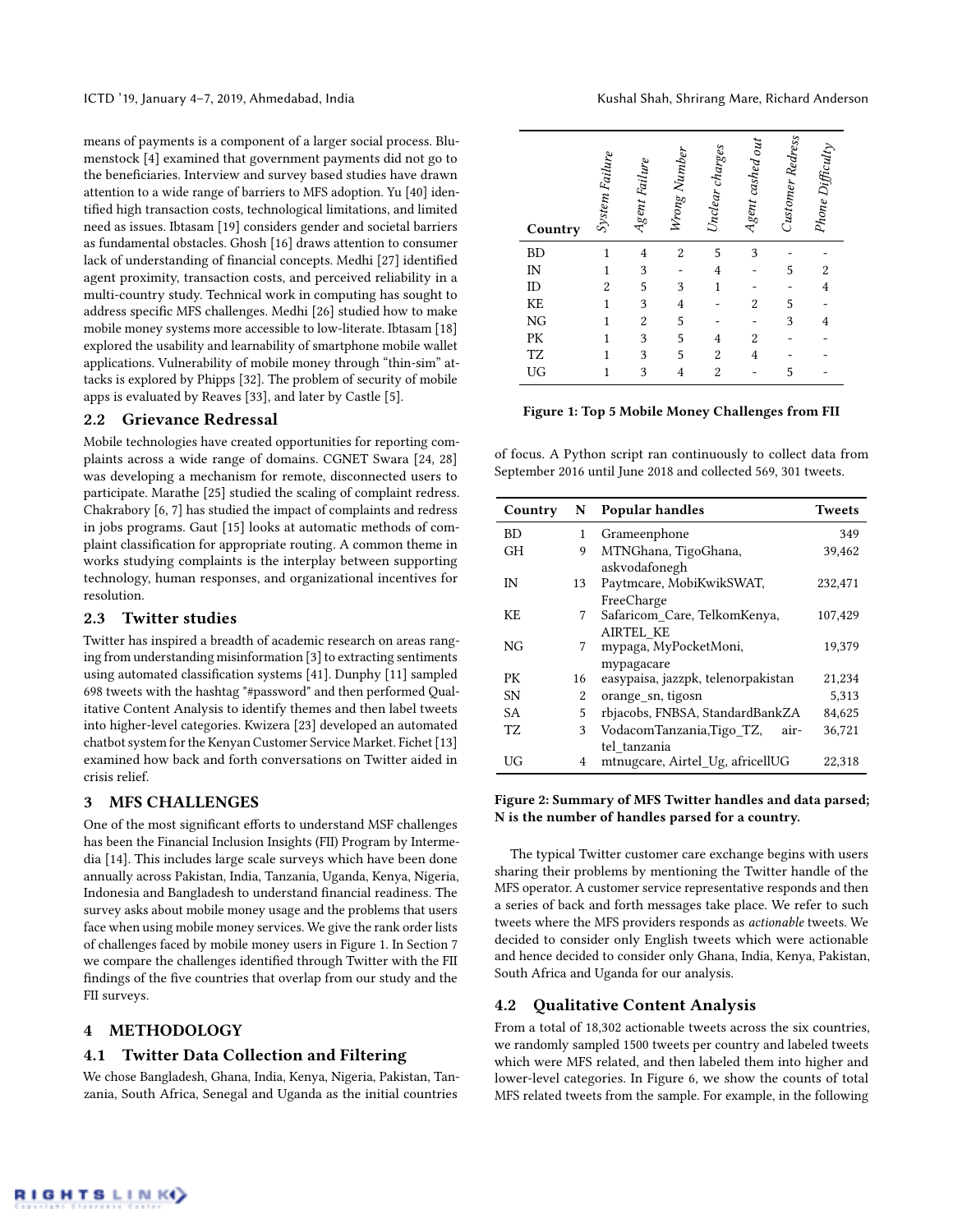tweet: ("sent money to wrong number and I didn't know"), we labelled this tweet with the reversal and incorrect transaction as higher and lower-level categories respectively. We underwent several iterations to combine and condense similar labels, until no new modifications took place.

| <b>Higher Level</b><br>Category | <b>Granular Category</b>                               |
|---------------------------------|--------------------------------------------------------|
| Account Access                  | phone locked, pin error, password error                |
| Fraud                           | SMS fraud, phone fraud, agent fraud,                   |
| Reversal                        | Simcard fraud<br>sent money to wrong person, incorrect |
|                                 | purchase of goods                                      |
| Service Error                   | SMS not received, balance not reflected                |
| <b>Transaction Error</b>        | deposit error, withdrawal error, cannot                |
|                                 | complete transaction                                   |

Figure 3: Examples of higher and lower-level labels

#### 5 FINDINGS

#### 5.1 Customer Support on Twitter

Some operators even had a dedicated Twitter account for customer support queries (e.g., SafariCom used @safaricom\_care and @safaricom). A typical Twitter discourse begins with the customer tweeting about an issue to the support Twitter handle. Some customers' tweets went unanswered; some tweets received just one response from support (either addressing the concern or redirecting the customer to a specific helpline); and some tweets lead to a back-and-forth conversation. When requesting more information from customers, support would ask them to share information via a Twitter direct message, but sometimes customers shared their personal information publicly on Twitter. When an issue is addressed, support would usually leave a tweet in the conversation confirming resolution of the issue or indicating that an action was taken, which also serves to promote the support as responsive and effective at handling customer issues.

#### 5.2 Issues Raised on Twitter

Figure [4](#page-2-0) shows the common issues we identified in our dataset and the number of tweets for each issue; we now discuss these issues.

5.2.1 Service and Account Access Issues. We saw several tweets about difficulties users face when using the smartphone app, SIM Toolkit App [\[9\]](#page-4-35), or the USSD interface, include missing buttons ("what's up with the MySafcomApp; I can't use it coz I can't submit the service pin. No OK button?"), missing menu options ("@JazzCash this app main function is missing and fund transfer not possible in this app"), and non-responsive interfaces ("@MobiKwikSWAT Pl check as to why one is unable to pay thru mobi wallet on hs18 app due to some error 404."). Users expected to receive the payment summary immediately and would tweet if the summary did not arrive as expected. In some cases users reported urgency, as the transactions were payments for services such as electricity and telephone, and the users were worried about the services getting disconnected because of delayed payment.

The challenges that users faced around account access were primarily due to users forgetting their mobile money PIN, trying

<span id="page-2-0"></span>

| Country Code | MFS Tweets | Service Issues | Account Access | Reversal     | Fraud | SIM Issue | Charges | KYC | Other Issues |
|--------------|------------|----------------|----------------|--------------|-------|-----------|---------|-----|--------------|
| GH           | 97         | 27             | 8              | 10           | 9     | 5         | 11      | 1   | 28           |
| IN           | 169        | 63             | 8              | 22           | 8     | 36        | 3       | 9   | 19           |
| KE           | 557        | 144            | 124            | 106          | 47    | 80        | 9       | 6   | 41           |
| PK           | 95         | 36             | 6              | $\mathbf{1}$ | 3     | 13        | 6       | 10  | 20           |
| SA           | 392        | 72             | 25             | 15           | 36    | 26        | 22      | 28  | 188          |
| UG           | 253        | 45             | 28             | $\mathbf{1}$ | 14    | 31        | 6       | 108 | 20           |

Figure 4: Distribution of MFS related tweets in our manually coded dataset of 9,000 tweets (1,500 tweets per country)

multiple times, and locking their mobile money account after exceeding the allowed retries. To unlock their mobile money account, users need a Personal Unblocking Key (PUK number), which they enter in their phone. ("@AIRTEL\_KE my simcard has blocked and I don't have puk code"). To get the PUK number, users tweet operators, who ask users for verification details via Twitter's direct message to provide the same.

5.2.2 Transactions Reversal. Users often sent money to an incorrect number ("@MTNGhana Please Is there a way one can use to retrieve money sent to a wrong number"), paid the wrong merchant or business ("I paid some sh1000 to the wrong business no.can u plz reverse."), paid for a wrong service ("I bought airtime instead of making a withdrawal"), went to a wrong agent (e.g., one agent tweeted "Kindly help the customer to reverse has withdraw from wrong agent") or entered a wrong number (e.g., "plz reverse. I sent to 2027805-01 instead of 2720805-01"). We found that transaction reversal requests were resolved quickly (e.g., within hours or days) when the transaction was between customers of a service provided by the same mobile money operator, but if the transaction involved a third party, resolving that issue took several days. To process reversal requests, most operators ask customers to verify their personal details and also ask the reason for reversal.

5.2.3 Fraud. When customers encounter fraud, they share details about the caller and the conversation. For example, one user reported that the caller "asked Airtel money & Mpesa registrations. Also offering 50K". Most of the fraud reported by users is social engineering fraud, where fraudsters pose as customer care employee and engage customers in conversation and try to extract customers' personal identification information. Some users also reported fraudsters using threatening tone to divulge details. Unauthorized transaction was a common theme among fraud tweets in South Africa. Users reported their card being used for online transactions even though they did not lose their card or they do not remember sharing their card PIN with anyone. Most tweets about fraud were reports of fraud attempts and occurrences to providers, in which the user expected the provider to investigate and block the fraudster's number.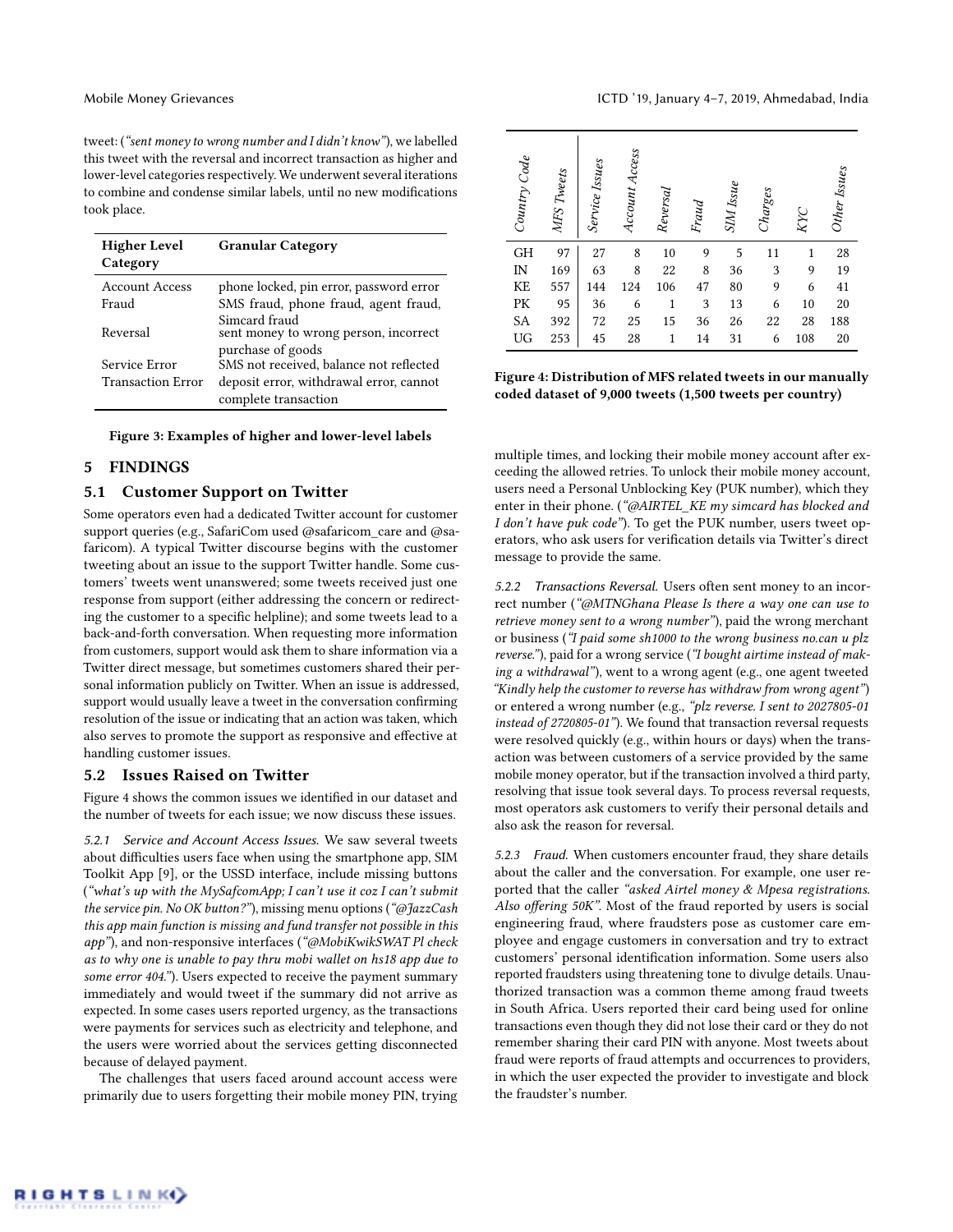5.2.4 Additional Issues. In addition to the three major themes, there were minor themes that emerged and those are discussed below:

Unexplained charges. Tweets regarding unexplained charges highlight the issue of lack of transparency in fees associated with mobile money services. Users wanted clarification on why they had been charged certain fees or why their balance was not what they expected, like the following user.

KYC. Customers have to provide identification documents to create a new mobile money account or continue using their account; failure to provide the documents results in account suspension or reduced transaction and balance limits on the account. Most of the tweets in our data about KYC issues were from Uganda. Many users had trouble successfully completing their registration or had to face account suspension because some checks in their documentation failed. Also, many users did not have national ID and they would tweet seeking assistance.

Query. Many customers, agents, and merchants used Twitter to ask customer care for information related to various issues including commission structure for an M-Pesa agent, specific helpline numbers, how to replace a SIM while retaining mobile money account, how to access account statement.

### 5.3 Inter-Country Comparison

Ghana, Kenya and Uganda. We found that the mobile money ecosystem in Kenya is well developed. Users can transact money, pay bills, get insured and even apply for loans. There were also 2% Latin Swahili tweets from our sample. In comparison, the mobile money ecosystem is growing rapidly in Ghana and it is relatively new in Uganda. SIM issues were quite common in these three countries since the ecosystem is MNO led. Emerging themes became apparent such as the mandatory law in Uganda to associate the National ID number with the SIM card, rendering all unverified simcards as invalid.

India. Demonetization in India led to an increase in digital wallet accounts [\[8\]](#page-4-36). There are a few MNO led initiatives for mobile money, but the market is dominated by mobile wallet services. In India, mobile wallet companies also serve as e-commerce providers. The majority of tweets referred to defective products or delayed deliveries, however, we do not consider these tweets as MFS related. 3% of tweets in our sample were in Latin Hindi.

Pakistan. The MFS ecosystem in Pakistan is a hybrid of MNO led initiatives and digital wallet companies, but the majority of users use the former. Since mobile money is relatively new in Pakistan, users would ask questions and interact with customer care. 10% from our sample were in Latin and Persian Urdu.

South Africa. MNO led services were discontinued in 2016 and hence people use mobile banking applications in South Africa. [\[36\]](#page-4-37). Most tweets were about customer service complaints, Users who were not satisfied when they had called or visited a physical branch would tweet their annoyance.

#### 6 DISCUSSION

#### 6.1 Comparison with Other Studies

Primarily we compare our findings with the MFS challenges outlined in Section [3.](#page-1-1) Overall, the main challenges that emerged from

our analysis (service error, incorrect transaction, and fraud) match with the challenges identified by prior work, and our findings complement prior studies by identifying the nuances around these high-level challenges. The differences in the findings, we believe, are due to the differences in the underlying demographics of the users: Twitter users are primarily urban, whereas FII respondents could be either urban or rural. Other differences between previous findings and ours are mainly related to usability and agent issues.

# 6.2 Twitter Analysis

Twitter provides an opportunity to learn how users tweet and interact with customer care to get issues resolved. The process for addressing problems, such as verification, is through DM or a help line, but associated information, such as persistence of customers, is exposed. Other behaviors, such as tweeting on behalf of relatives or creating Twitter accounts just for reaching the customer support are also observed. But, there is bias in Twitter data as well. Twitter users are heavily urban and middle-class [\[35\]](#page-4-38) and not representative of the population as a whole. It is probably the case that MFS challenges detected in Twitter data are relevant across the population. Another bias is that Twitter users are usually smartphone users. Also majority tweets were from male users in South Asia, with a slightly higher percentage of African female users. Also twitter usage and complaint resolution could vary across countries.

# 6.3 Future Work

Cross Cultural Studies. One limitation of this work is that we excluded countries where English was not the dominant twitter language. A natural extension of this work would be to consider those countries along with some countries in Francophone Africa, Latin America, and additional countries such as Indonesia.

Quantitative Studies. While this work allows us to identify important issues , our analysis does not give us a quantitative understanding of MFS challenges. We would like to develop an assessment of challenges that are robust across countries and MFS providers, and can also evaluate trends over time.

Improving MFS Technology. A question is whether this analysis can be utilized to help address the problems described. The numerous requests for transaction reversals suggest that there are challenges associated with the menu based user interfaces, and details in the requests show that there is a variety of different mistakes that can be made. Another area of research could be to mitigate fraud. One could measure the rates of fraud reports, develop a fraud classification system and develop early warnings of new scams as they spread.

# 7 CONCLUSION

We conducted an in-depth qualitative analysis of 9,000 mobile money complaint tweets from customers in six countries. Our analysis identified seven MFS issues and highlighted the details around these issues. Our findings also illuminated how MFS services are used differently in countries and how the nature of these challenges vary. We compared our results with prior studies that identified MFS challenges, and saw that our findings match and augment prior studies with greater nuance. Thus, we find Twitter as a rich data source that can provide insights about how people use mobile money and the challenges they face.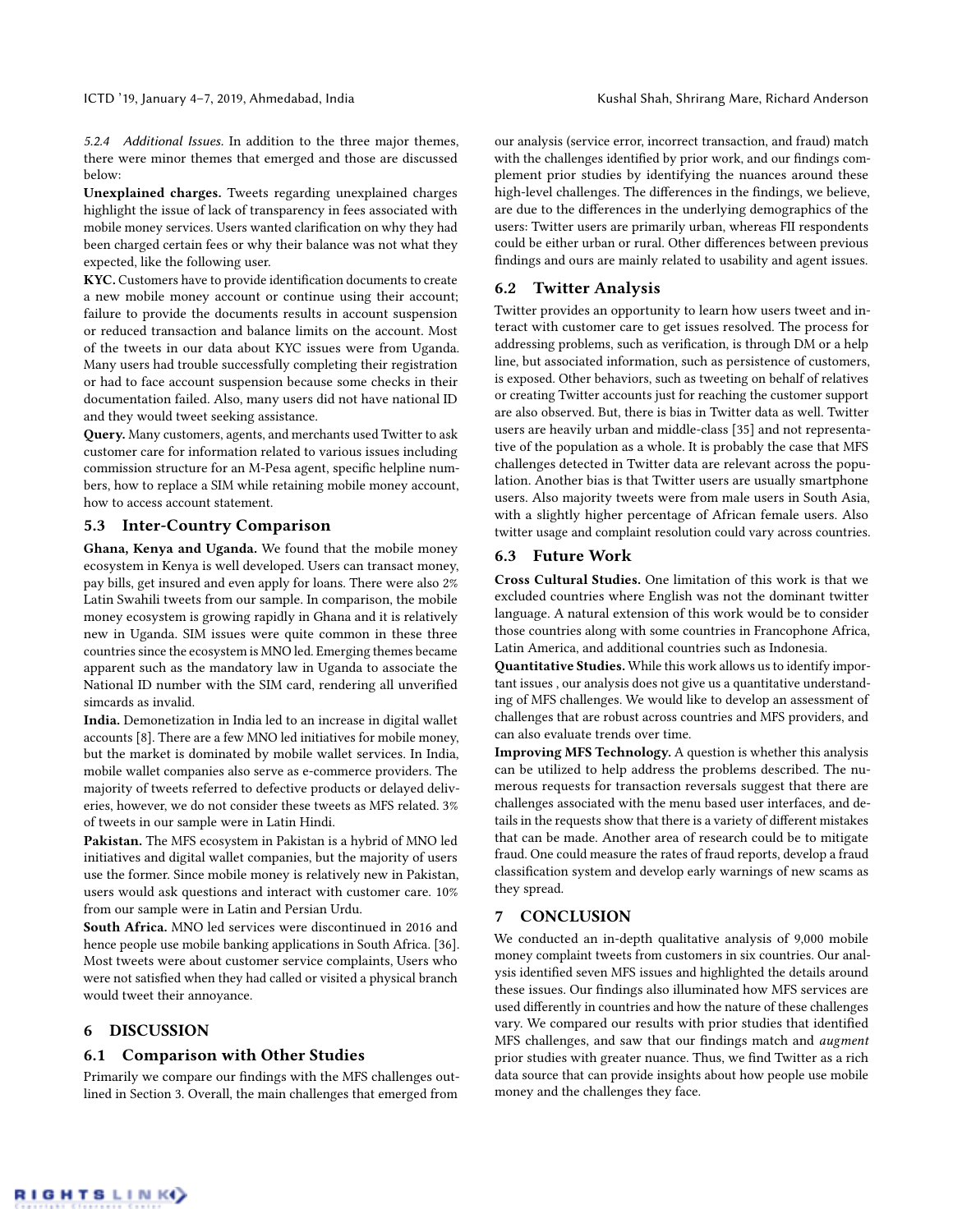#### **REFERENCES**

- <span id="page-4-0"></span>[1] Frank W. Agbola, Angelito Acupan, and Amir Mahmood. 2017. Does microfinance reduce poverty? New evidence from Northeastern Mindanao, the Philippines. Journal of Rural Studies 50 (Feb. 2017), 159–171. [https://doi.org/10.1016/j.jrurstud.](https://doi.org/10.1016/j.jrurstud.2016.11.005) [2016.11.005](https://doi.org/10.1016/j.jrurstud.2016.11.005)
- <span id="page-4-11"></span>[2] Alexis Akwagyiram. 2012. Is social media changing how we complain? BBC News (May 2012).<https://www.bbc.com/news/uk-18081651>
- <span id="page-4-31"></span>[3] Cynthia Andrews, Elodie Fichet, Yuwei Ding, Emma S. Spiro, and Kate Starbird. 2016. Keeping Up with the Tweet-dashians: The Impact of 'Official' Accounts on Online Rumoring. In Proceedings of the 19th ACM Conference on Computer-Supported Cooperative Work & Social Computing (CSCW<sup>5</sup>16). ACM, New York, NY, USA, 452–465.<https://doi.org/10.1145/2818048.2819986>
- <span id="page-4-8"></span>[4] Joshua E. Blumenstock, Michael Callen, Tarek Ghani, and Lucas Koepke. 2015. Promises and Pitfalls of Mobile Money in Afghanistan: Evidence from a Randomized Control Trial. In Proceedings of the Seventh International Conference on Information and Communication Technologies and Development (ICTD '15). ACM, New York, NY, USA, Article 15, 10 pages.<https://doi.org/10.1145/2737856.2738031>
- <span id="page-4-24"></span>[5] Sam Castle, Fahad Pervaiz, Galen Weld, Franziska Roesner, and Richard Anderson. 2016. Let's Talk Money: Evaluating the Security Challenges of Mobile Money in the Developing World. In Proceedings of the 7th Annual Symposium on Computing for Development (ACM DEV '16). ACM, New York, NY, USA, 4:1-4:10. [https:](https://doi.org/10.1145/3001913.3001919) [//doi.org/10.1145/3001913.3001919](https://doi.org/10.1145/3001913.3001919)
- <span id="page-4-28"></span>[6] Dipanjan Chakraborty, Mohd Sultan Ahmad, and Aaditeshwar Seth. 2017. Findings from a Civil Society Mediated and Technology Assisted Grievance Redressal Model in Rural India. In Proceedings of the Ninth International Conference on Information and Communication Technologies and Development (ICTD '17). ACM, New York, NY, USA, Article 2, 12 pages.<https://doi.org/10.1145/3136560.3136574>
- <span id="page-4-29"></span>[7] Dipanjan Chakraborty and Aaditeshwar Seth. 2015. Building Citizen Engagement into the Implementation of Welfare Schemes in Rural India. In Proceedings of the Seventh International Conference on Information and Communication Technologies and Development (ICTD '15). ACM, New York, NY, USA, Article 22, 10 pages. <https://doi.org/10.1145/2737856.2738027>
- <span id="page-4-36"></span>[8] Demonetization in India [n. d.]. Mobile wallets see a soaring growth postdemonetisation.<http://bit.ly/2LDh0Zn>
- <span id="page-4-35"></span>[9] Luigi Di Maggio and Corrado Guidobaldi. 2011. Method for accessing an additional service provided by an IC card toolkit applet. US Patent 8,036,706.
- <span id="page-4-1"></span>[10] Ficawoyi Donou-Adonsou and Kevin Sylwester. 2016. Financial development and poverty reduction in developing countries: New evidence from banks and microfinance institutions. Review of Development Finance 6, 1 (June 2016), 82–90. <https://doi.org/10.1016/j.rdf.2016.06.002>
- <span id="page-4-32"></span>[11] Paul Dunphy, Vasilis Vlachokyriakos, Anja Thieme, James Nicholson, John C. McCarthy, and Patrick Olivier. 2015. In Proceedings of the Symposium on Usable Privacy and Security (SOUPS). [https://www.usenix.org/conference/soups2015/](https://www.usenix.org/conference/soups2015/proceedings/presentation/dunphy) [proceedings/presentation/dunphy](https://www.usenix.org/conference/soups2015/proceedings/presentation/dunphy)
- <span id="page-4-12"></span>[12] Sabine A. Einwiller and Sarah Steilen. 2015. Handling complaints on social network sites – An analysis of complaints and complaint responses on Facebook and Twitter pages of large US companies. Public Relations Review 41, 2 (June 2015), 195–204.<https://doi.org/10.1016/j.pubrev.2014.11.012>
- <span id="page-4-34"></span>[13] Elodie S Fichet, John J Robinson, Dharma Dailey, and Kate Starbird. 2016. Eyes on the Ground: Emerging Practices in Periscope Use during Crisis Events.. In ISCRAM. 1–10.
- <span id="page-4-9"></span>[14] FII [n. d.]. Reports, Financial Inclusion Insights by Intermedia. [http://finclusion.](http://finclusion.org/reports/) [org/reports/](http://finclusion.org/reports/)
- <span id="page-4-30"></span>[15] Garren Gaut, Andrea Navarrete, Laila Wahedi, Paul van der Boor, Adolfo De Unánue, Jorge Díaz, Eduardo Clark, and Rayid Ghani. 2018. Improving Government Response to Citizen Requests Online. In Proceedings of the 1st ACM SIGCAS Conference on Computing and Sustainable Societies (COMPASS '18). ACM, New York, NY, USA, Article 13, 10 pages.<https://doi.org/10.1145/3209811.3209872>
- <span id="page-4-18"></span>[16] Ishita Ghosh. 2012. The Mobile Phone As a Link to Formal Financial Services: Findings from Uganda. In Proceedings of the Fifth International Conference on Information and Communication Technologies and Development (ICTD '12). ACM, New York, NY, USA, 140–148.<https://doi.org/10.1145/2160673.2160693>
- <span id="page-4-10"></span>[17] Helix [n. d.]. Helix Institute of Digital Finance.<http://helix-institute.com/>
- <span id="page-4-21"></span>[18] Samia Ibtasam, Hamid Mehmood, Lubna Razaq, Jennifer Webster, Sarah Yu, and Richard Anderson. 2017. An Exploration of Smartphone Based Mobile Money Applications in Pakistan. In Proceedings of the Ninth International Conference on Information and Communication Technologies and Development (ICTD '17). ACM, New York, NY, USA, Article 1, 11 pages.<https://doi.org/10.1145/3136560.3136571>
- <span id="page-4-6"></span>[19] Samia Ibtasam, Lubna Razaq, Haider W. Anwar, Hamid Mehmood, Kushal Shah, Jennifer Webster, Neha Kumar, and Richard Anderson. 2018. Knowledge, Access, and Decision-Making: Women's Financial Inclusion In Pakistan. In Proceedings of the ACM SIGCAS Conference on Computing and Sustainable Societies (COMPASS). ACM, New York, NY, USA, Article 22, 12 pages. [https://doi.org/10.1145/3209811.](https://doi.org/10.1145/3209811.3209819) [3209819](https://doi.org/10.1145/3209811.3209819)
- <span id="page-4-13"></span>[20] Doga Istanbulluoglu. 2017. Complaint handling on social media: The impact of multiple response times on consumer satisfaction. Computers in Human Behavior 74 (Sept. 2017), 72–82.<https://doi.org/10.1016/j.chb.2017.04.016>
- <span id="page-4-4"></span>[21] William Jack and Tavneet Suri. 2014. Risk Sharing and Transactions Costs : Evidence from Kenya' s Mobile Money Revolution. American Economic Review (2014).<https://doi.org/10.1257/aer.104.1.183>
- <span id="page-4-15"></span>[22] Deepti Kumar, David Martin, and Jacki O'Neill. 2011. The Times They Are Achangin': Mobile Payments in India. In Proceedings of the SIGCHI Conference on Human Factors in Computing Systems (CHI '11). ACM, New York, NY, USA, 1413–1422.<https://doi.org/10.1145/1978942.1979150>
- <span id="page-4-33"></span>[23] Felix Kwizera, Isaac Markus, Purity Mugambi, and Abdigani Diriye. 2017. Use of Twitter Data Toward the Development of an English and Swahili Question Answering Agent for the Kenyan Customer Service Market. In Proceedings of the Ninth International Conference on Information and Communication Technologies and Development (ICTD '17). ACM, New York, NY, USA, Article 22, 5 pages. <https://doi.org/10.1145/3136560.3136587>
- <span id="page-4-25"></span>[24] Meghana Marathe, Jacki O'Neill, Paromita Pain, and William Thies. 2015. Revisiting CGNet Swara and Its Impact in Rural India. In Proceedings of the Seventh International Conference on Information and Communication Technologies and Development (ICTD '15). ACM, New York, NY, USA, Article 21, 10 pages. <https://doi.org/10.1145/2737856.2738026>
- <span id="page-4-27"></span>[25] Meghana Marathe, Jacki O'Neill, Paromita Pain, and William Thies. 2016. ICT-Enabled Grievance Redressal in Central India: A Comparative Analysis. In Proceedings of the Eighth International Conference on Information and Communication Technologies and Development (ICTD '16). ACM, New York, NY, USA, Article 4, 11 pages.<https://doi.org/10.1145/2909609.2909653>
- <span id="page-4-20"></span>[26] Indrani Medhi, S.N. Nagasena Gautama, and Kentaro Toyama. 2009. A Comparison of Mobile Money-transfer UIs for Non-literate and Semi-literate Users. In Proceedings of the SIGCHI Conference on Human Factors in Computing Systems (CHI '09). ACM, New York, NY, USA, 1741–1750. [https://doi.org/10.1145/1518701.](https://doi.org/10.1145/1518701.1518970) [1518970](https://doi.org/10.1145/1518701.1518970)
- <span id="page-4-19"></span>[27] Indrani Medhi, Aishwarya Ratan, and Kentaro Toyama. 2009. Mobile-Banking Adoption and Usage by Low-Literate, Low-Income Users in the Developing World. In Internationalization, Design and Global Development, Nuray Aykin (Ed.). Number 5623 in Lecture Notes in Computer Science. Springer Berlin Heidelberg, 485–494. [http://link.springer.com/chapter/10.1007/978-3-642-02767-3\\_54](http://link.springer.com/chapter/10.1007/978-3-642-02767-3_54) DOI: 10.1007/978-3-642-02767-3\_54.
- <span id="page-4-26"></span>[28] Preeti Mudliar, Jonathan Donner, and William Thies. 2012. Emergent Practices Around CGNet Swara, Voice Forum for Citizen Journalism in Rural India. In Proceedings of the Fifth International Conference on Information and Communication Technologies and Development (ICTD '12). ACM, New York, NY, USA, 159–168. <https://doi.org/10.1145/2160673.2160695>
- <span id="page-4-17"></span>[29] Jacki O'Neill, Anupama Dhareshwar, and Srihari H. Muralidhar. 2017. Working Digital Money into a Cash Economy: The Collaborative Work of Loan Payment. Computer Supported Cooperative Work (CSCW) 26, 4 (01 Dec 2017), 733–768. <https://doi.org/10.1007/s10606-017-9289-6>
- <span id="page-4-14"></span>[30] Shereen Oraby, Pritam Gundecha, Jalal Mahmud, Mansurul Bhuiyan, and Rama Akkiraju. 2017. "How May I Help You?": Modeling Twitter Customer Service-Conversations Using Fine-Grained Dialogue Acts. In Proceedings of the 22Nd International Conference on Intelligent User Interfaces. ACM, 343–355. [https:](https://doi.org/10.1145/3025171.3025191) [//doi.org/10.1145/3025171.3025191](https://doi.org/10.1145/3025171.3025191)
- <span id="page-4-16"></span>[31] Joyojeet Pal, Priyank Chandra, Vaishnav Kameswaran, Aakanksha Parameshwar, Sneha Joshi, and Aditya Johri. 2018. Digital Payment and Its Discontents: Street Shops and the Indian Government's Push for Cashless Transactions. In Proceedings of the 2018 CHI Conference on Human Factors in Com-puting Systems (CHI '18). ACM, New York, NY, USA, Article 229, 13 pages. <https://doi.org/10.1145/3173574.3173803>
- <span id="page-4-22"></span>[32] Rowan Phipps, Shrirang Mare, Peter Ney, Jennifer Webster, and Kurtis Heimerl. 2018. ThinSIM-based Attacks on Mobile Money Systems. In Proceedings of the 1st ACM SIGCAS Conference on Computing and Sustainable Societies (COMPASS '18). ACM, New York, NY, USA, Article 23, 11 pages. [https://doi.org/10.1145/3209811.](https://doi.org/10.1145/3209811.3209817) [3209817](https://doi.org/10.1145/3209811.3209817)
- <span id="page-4-23"></span>[33] Bradley Reaves, Nolen Scaife, Adam Bates, Patrick Traynor, and Kevin R. B. Butler. 2015. Mo(bile) Money, Mo(bile) Problems: Analysis of Branchless Banking Applications in the Developing World. In USENIX Security. 17–32.
- <span id="page-4-2"></span>[34] Johan Rewilak. 2017. The role of financial development in poverty reduction. Review of Development Finance 7, 2 (Dec. 2017), 169–176. [https://doi.org/10.1016/](https://doi.org/10.1016/j.rdf.2017.10.001) [j.rdf.2017.10.001](https://doi.org/10.1016/j.rdf.2017.10.001)
- <span id="page-4-38"></span>[35] Taylor Shelton, Ate Poorthuis, and Matthew Zook. 2015. Social media and the city: Rethinking urban socio-spatial inequality using user-generated geographic information. Landscape and Urban Planning 142 (2015), 198–211.
- <span id="page-4-37"></span>[36] South Africa Mobile Money 2016. MTN is giving up on mobile money in South Africa.<https://qz.com/783230>
- <span id="page-4-5"></span>[37] Tavneet Suri and William Jack. 2016. The long term poverty and gender impacts of mobile money. Science 354, 6317 (2016), 1288–1292. [https://doi.org/10.1126/](https://doi.org/10.1126/science.aah5309) [science.aah5309](https://doi.org/10.1126/science.aah5309)
- <span id="page-4-7"></span>[38] Women 2018. RFQ: Qualitative Research Firm in Indonesia. [https://www.](https://www.womensworldbanking.org/jobs/rfq-qualitative-research-firm-in-indonesia/) [womensworldbanking.org/jobs/rfq-qualitative-research-firm-in-indonesia/](https://www.womensworldbanking.org/jobs/rfq-qualitative-research-firm-in-indonesia/)
- <span id="page-4-3"></span>[39] World Bank 2015. Access to Financial Services – A Key to Lifting People Out of Poverty. World Bank. [http://www.worldbank.org/en/news/press-release/2015/](http://www.worldbank.org/en/news/press-release/2015/08/20/access-to-financial-services-key-to-lifting-people-out-of-poverty) [08/20/access-to-financial-services-key-to-lifting-people-out-of-poverty](http://www.worldbank.org/en/news/press-release/2015/08/20/access-to-financial-services-key-to-lifting-people-out-of-poverty) [Online; accessed 11. Jul. 2018].